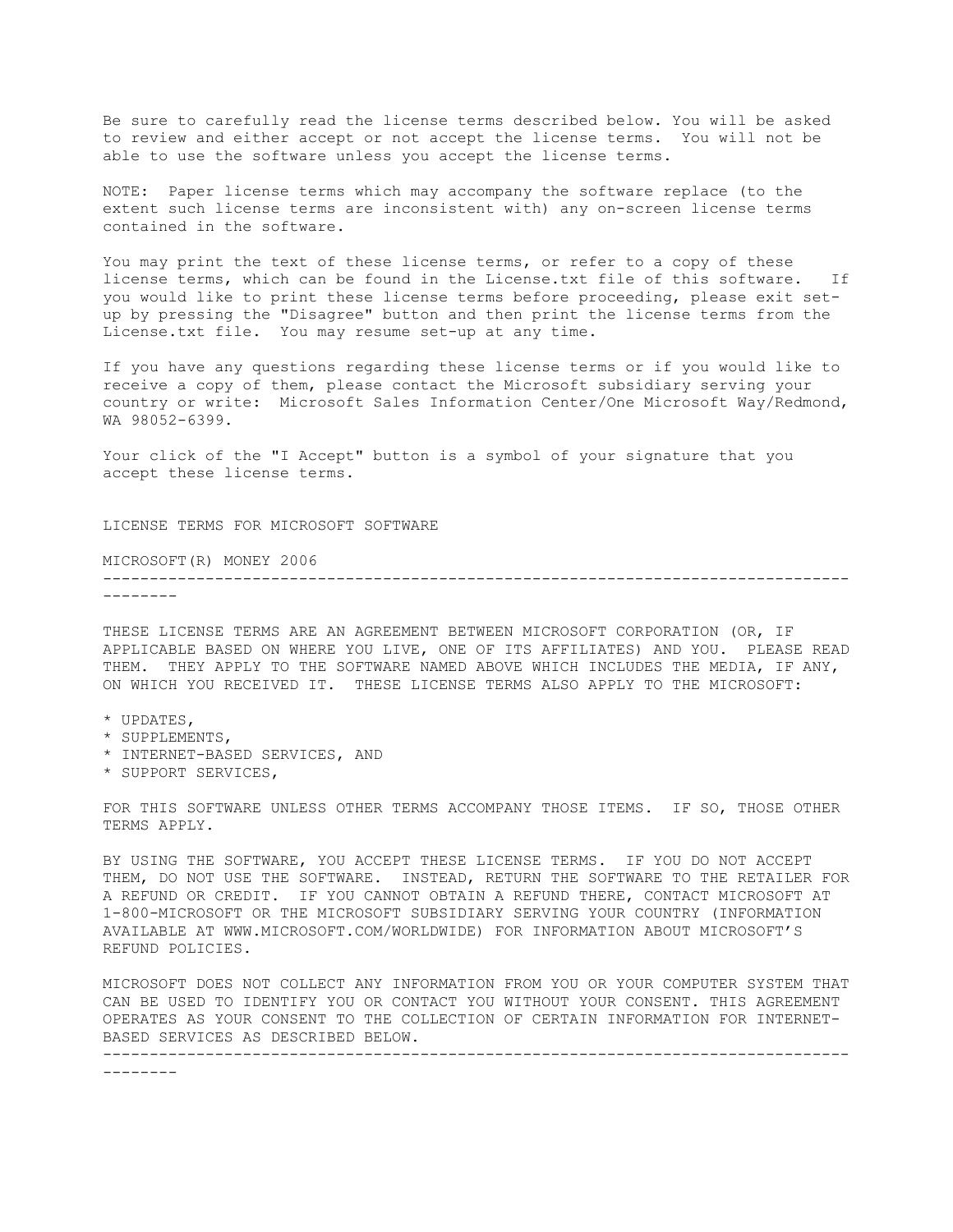1. USE RIGHTS. Installation and Use. If you comply with this agreement, you may, for each license you acquire:

\* Install and use one copy of the software on one personal computer or other device. You may install multiple copies of the software on one device, provided that you have a license for each copy. A license for the software may not be shared or used concurrently on different personal computers or devices.

\* Install and use a second copy of the software on a portable device for use only by the primary user of the first copy.

\* Install one copy of the software on a storage device, such as a network server, used only to run the software on your other personal computers or devices, provided that you acquire and dedicate a license for each separate personal computer or device on which the software is run from the storage device.

\* Install and use (for a Microsoft License Pack), additional copies of the software up to the number of copies specified above as "Licensed Copies". You are also entitled to make a corresponding number of secondary copies for portable device use as specified above.

2. USE LIMITATIONS.

 a. Expiration of Internet-Based Services. IN ACCORDANCE WITH THE MICROSOFT MONEY 2006 INTERNET-BASED SERVICES POLICY LOCATED AT http://money.msn.com/Money/2006/IBSP.asp, YOU WILL NOT BE ABLE TO USE THE INTERNET-BASED SERVICES OF THE SOFTWARE TWO (2) YEARS AFTER YOUR ACTIVATION OF THE SOFTWARE OR SEPTEMBER 1, 2008, WHICHEVER IS EARLIER. Your ability to perform certain Internet-Based Services may require that you obtain these services separately from your financial institution, with or without a fee. Microsoft reserves the right to modify or discontinue these Internet-Based Services at any time, without notice.

 b. Academic Edition Software. You must be a "Qualified Educational User" to use the software if it is identified as "Academic Edition" or "AE."

 c. Not for Resale Software. You may only demonstrate or evaluate the software if it is labeled "Not For Resale" or "NFR."

3. SCOPE OF LICENSE. The software is licensed, not sold. This agreement only gives you some rights to use the software. Unless applicable law gives you more rights despite this limitation, you may use the software only as expressly permitted in this agreement. Microsoft reserves all other rights. For example, you may not:

\* Reverse engineer, decompile or disassemble the software, except and only to the extent that applicable law expressly permits it, despite this limitation,

\* Make more copies of the software than specified in this agreement or allowed by applicable law, despite this limitation,

- \* Publish the software for others to copy,
- \* Rent, lease or lend it, or
- \* Use it for commercial software hosting services.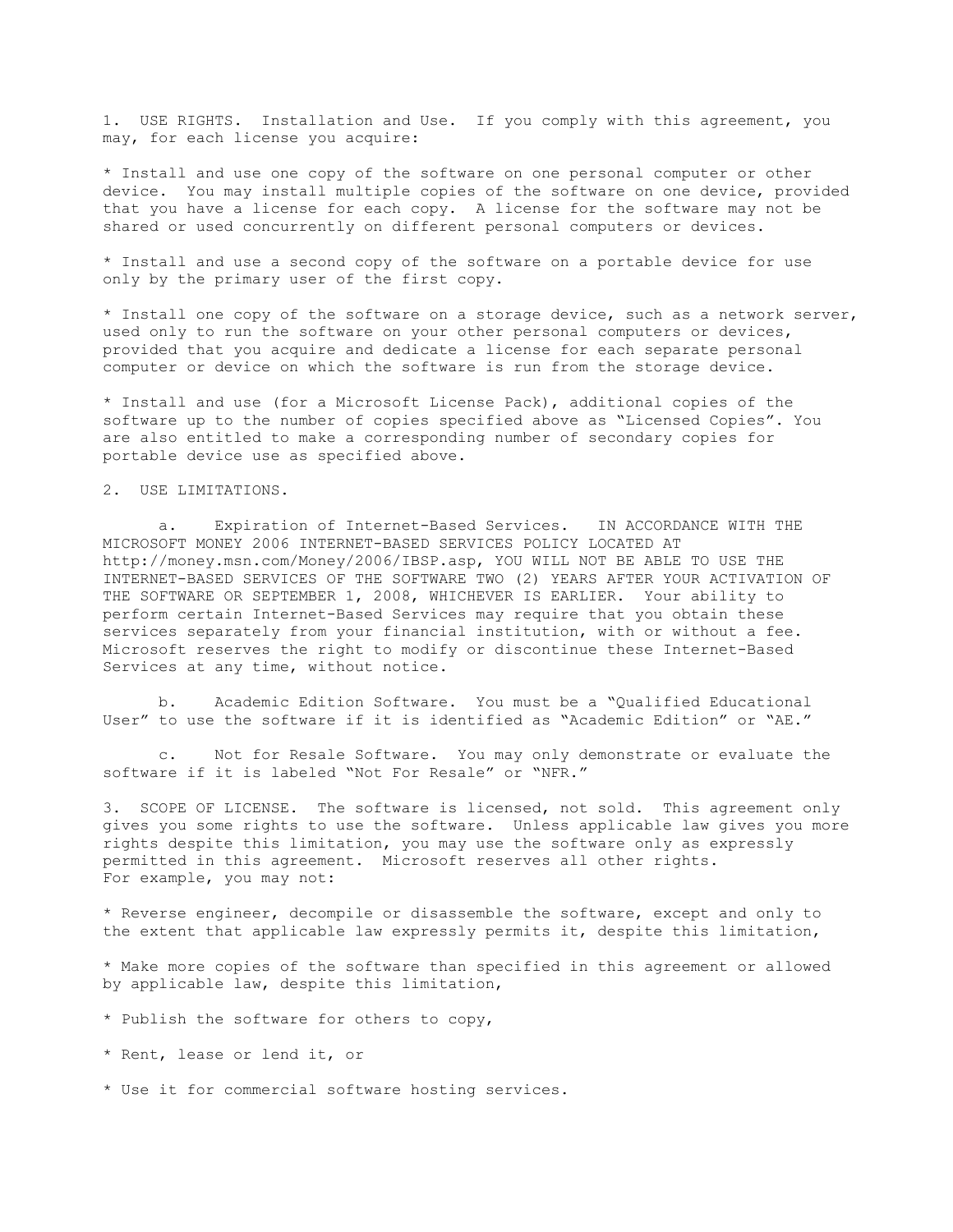4. CONSENT TO COLLECTION OF INFORMATION FOR INTERNET-BASED SERVICES. The software contains features that connect to Microsoft computer systems via the Internet. You will not receive a separate notice when they connect. You may switch off these features or not use them. These features send to Microsoft information which may include, but is not limited to, account names, financial transactions, payees, budget limits and alert settings. By using these features, you consent to Microsoft's collection of this information. Examples of these Internet-Based Services are Accounts, Bills, and Budget. Microsoft reserves the right to modify or discontinue these Internet-Based Services at any time, without notice.

## 5. TRANSFER.

 a. Transfer to Another Device. You may uninstall the software and install it on another device for your use. You may not do so to share this license between devices to reduce the number of licenses you need.

 b. Transfer to a Third Party. The first user of the software may transfer it and this agreement directly to another user. Before the transfer, the other user must agree that this agreement applies to them. The transfer must include the software and accompanying materials. The first user must uninstall the software and may not retain any copies.

6. UPDATES. If the software is identified as an upgrade or update ("updates"), you may use it only if you have a license to use the software eligible for update. This agreement takes the place of the agreement for that earlier version. You may not use the earlier version after you update. The software may contain mandatory operating systems software updates required for proper operation of the software. Microsoft may from time to time without notice, automatically download and install onto your computer updates for Microsoft Money, including updates necessary for you to continue to use the Internet-Based Services. Any such systems and applications software updates are licensed pursuant to the same terms as provided in your license to the operating system software and/or applications software.

7. EXPORT RESTRICTIONS. The software is subject to U.S. export laws and regulations. You must comply with all domestic and international export law and regulations that apply to the software. These laws include restrictions on destinations, end users and end use. For additional information, see http://www.microsoft.com/exporting/.

8. SUPPORT SERVICES. Microsoft provides support services for the software as described at www.support.microsoft.com.

## 9. APPLICABLE LAW.

 a. Software Acquired Inside of United States. If you acquired this software in the United States, Washington state law governs the interpretation of this agreement and applies to all claims for breach of it, regardless of conflict of laws principles. The laws of the state where you live govern all other claims, including claims under state consumer protection laws, unfair competition laws, and in tort.

 b. Software Acquired Outside of United States. If you acquired this software in any other country, the laws of the country where you live apply.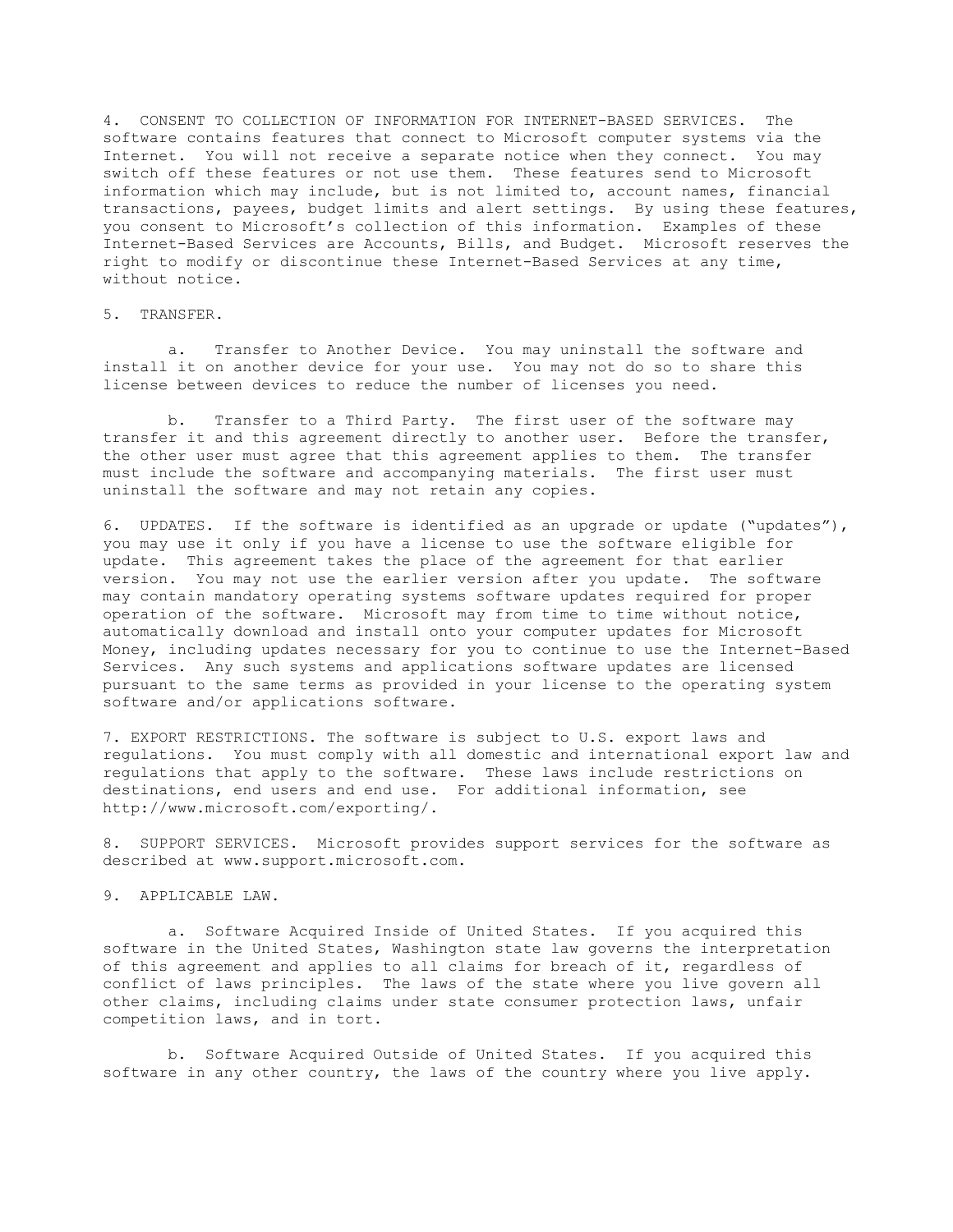10. ENTIRE AGREEMENT. This agreement (including the Limited Warranty below) and any amendments to it, and the terms for supplements, updates, Internet-Based Services and support services, are the entire agreement for the software and support services.

11. LEGAL EFFECT. This agreement describes certain legal rights. You may have other rights under the laws of your state or country. You may also have rights with respect to the party from whom you acquired the software. If the laws of your state or country do not permit it, this agreement does not change those rights.

\_\_\_\_\_\_\_\_\_\_\_\_\_\_\_\_\_\_\_\_\_\_\_\_\_\_\_\_\_\_\_\_\_\_\_\_\_\_\_\_\_\_\_\_\_\_\_\_\_\_\_\_\_\_\_\_\_\_\_

LIMITED WARRANTY

A. LIMITED WARRANTY FOR SOFTWARE ACQUIRED INSIDE THE U.S. AND CANADA. FOR THE LIMITED WARRANTIES AND SPECIAL PROVISIONS PERTAINING TO YOUR PARTICULAR JURISDICTION, PLEASE REFER TO YOUR WARRANTY BOOKLET INCLUDED WITH THIS PACKAGE OR PROVIDED WITH THE SOFTWARE PRINTED MATERIALS.

B. LIMITED WARRANTY FOR SOFTWARE ACQUIRED IN THE U.S. AND CANADA. Microsoft warrants that (a) the software will perform substantially in accordance with the accompanying written materials for a period of ninety (90) days from the date of receipt, and (b) any support services provided by Microsoft shall be substantially as described in applicable written materials provided to you by Microsoft, and Microsoft support engineers will make commercially reasonable efforts to solve any problem issues. Some states and jurisdictions do not allow limitations on duration of an implied warranty, so the above limitation may not apply to you. To the extent allowed by applicable law, implied warranties on the software, if any, are limited to ninety (90) days.

C. CUSTOMER REMEDIES. Microsoft's and its suppliers' entire liability and your exclusive remedy shall be, at Microsoft's option, either (a) return of the price paid, if any, or (b) repair or replacement of the software that does not meet Microsoft's Limited Warranty and which is returned to Microsoft with a copy of your receipt. This Limited Warranty is void if failure of the software has resulted from accident, abuse, or misapplication. Any replacement software will be warranted for the remainder of the original warranty period or thirty (30) days, whichever is longer. Outside the United States, neither these remedies nor any product support services offered by Microsoft are available without proof of purchase from an authorized international source.

D. NO OTHER WARRANTIES. TO THE MAXIMUM EXTENT PERMITTED BY APPLICABLE LAW, MICROSOFT AND ITS SUPPLIERS DISCLAIM ALL OTHER WARRANTIES AND CONDITIONS, EITHER EXPRESS OR IMPLIED, INCLUDING, BUT NOT LIMITED TO, IMPLIED WARRANTIES OF MERCHANTABILITY, FITNESS FOR A PARTICULAR PURPOSE, TITLE, AND NON-INFRINGEMENT, WITH REGARD TO THE SOFTWARE, AND THE PROVISION OF OR FAILURE TO PROVIDE SUPPORT SERVICES. THIS LIMITED WARRANTY GIVES YOU SPECIFIC LEGAL RIGHTS. YOU MAY HAVE OTHERS, WHICH VARY FROM STATE/JURISDICTION TO STATE/JURISDICTION.

E. LIMITATION OF LIABILITY. TO THE MAXIMUM EXTENT PERMITTED BY APPLICABLE LAW, IN NO EVENT SHALL MICROSOFT OR ITS SUPPLIERS BE LIABLE FOR ANY SPECIAL, INCIDENTAL, INDIRECT, OR CONSEQUENTIAL DAMAGES WHATSOEVER (INCLUDING, WITHOUT LIMITATION, DAMAGES FOR LOSS OF BUSINESS PROFITS, BUSINESS INTERRUPTION, LOSS OF BUSINESS INFORMATION, OR ANY OTHER PECUNIARY LOSS) ARISING OUT OF THE USE OF OR INABILITY TO USE THE SOFTWARE OR THE PROVISION OF OR FAILURE TO PROVIDE SUPPORT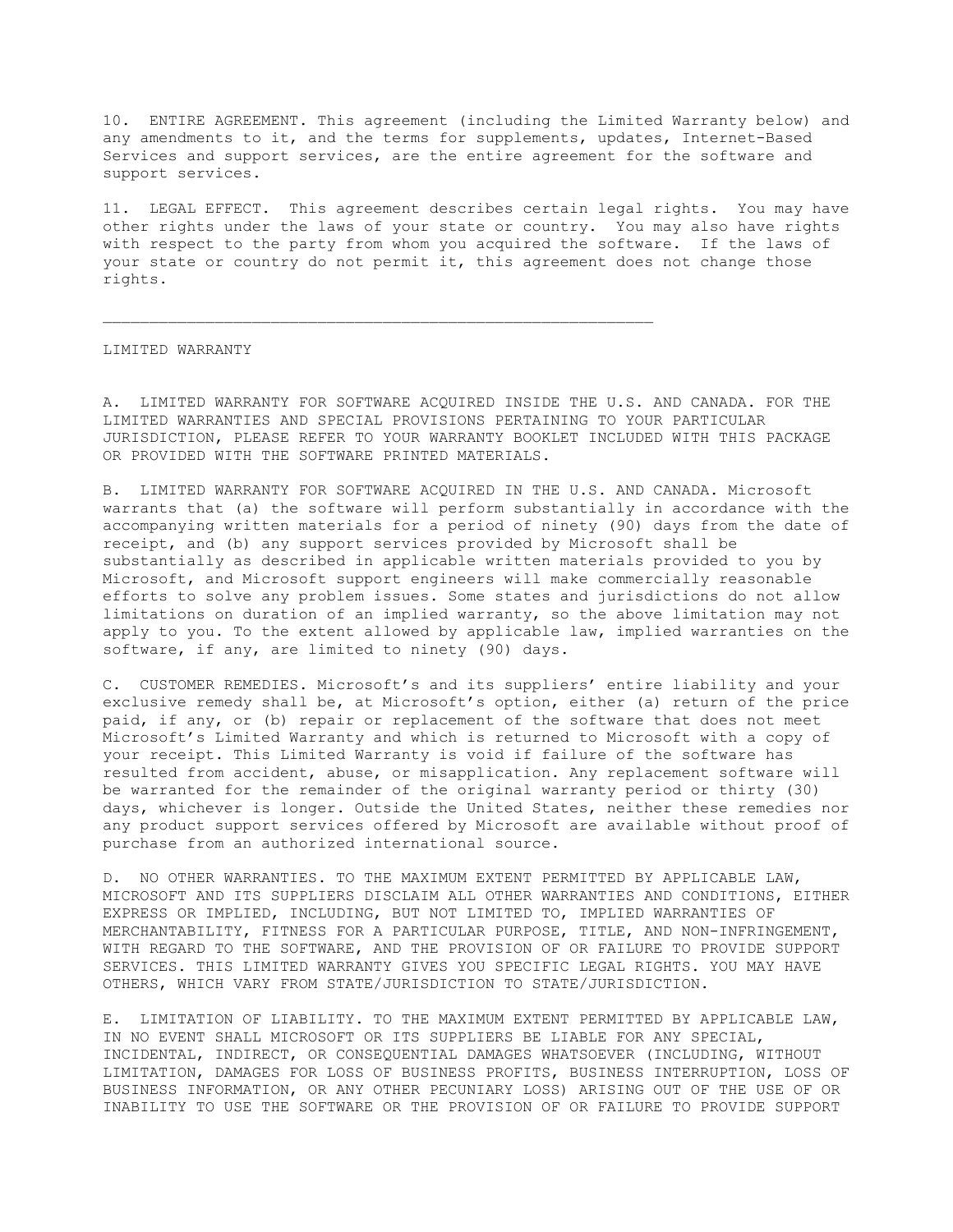SERVICES, EVEN IF MICROSOFT HAS BEEN ADVISED OF THE POSSIBILITY OF SUCH DAMAGES. IN ANY CASE, MICROSOFT'S ENTIRE LIABILITY UNDER ANY PROVISION OF THIS AGREEMENT SHALL BE LIMITED TO THE GREATER OF THE AMOUNT ACTUALLY PAID BY YOU FOR THE SOFTWARE OR U.S.\$5.00; PROVIDED, HOWEVER, IF YOU HAVE ENTERED INTO A MICROSOFT SUPPORT SERVICES AGREEMENT, MICROSOFT'S ENTIRE LIABILITY REGARDING SUPPORT SERVICES SHALL BE GOVERNED BY THE TERMS OF THAT AGREEMENT. BECAUSE SOME STATES AND JURISDICTIONS DO NOT ALLOW THE EXCLUSION OR LIMITATION OF LIABILITY, THE ABOVE LIMITATION MAY NOT APPLY TO YOU.

Si vous avez acquis votre produit Microsoft au CANADA, la garantie limitée suivante vous concerne:

GARANTIE LIMITÉE

GARANTIE LIMITÉE — Microsoft garantit que (a) la performance du LOGICIEL sera substantiellement en conformité avec la documentation qui accompagne le LOGICIEL, pour une période de quatre-vingt-dix (90) jours à compter de la date de réception; et (b) tout support technique fourni par Microsoft sera substantiellement en conformité avec toute documentation afférente fournie par Microsoft et que les membres du support technique de Microsoft feront des efforts raisonnables pour résoudre toute difficulté technique découlant de l'utilisation du LOGICIEL. Certaines juridictions ne permettent pas de limiter dans le temps l'application de la présente garantie. Aussi, la limite stipulée ci-haut pourrait ne pas s'appliquer dans votre cas. Dans la mesure permise par la loi, toute garantie implicite portant sur le LOGICIEL, le cas échéant, est limitée à une période de quatre-vingt-dix (90) jours.

RECOURS DU CLIENT — La seule obligation de Microsoft et de ses fournisseurs et votre recours exclusif seront, au choix de Microsoft, soit (a) le remboursement du prix payé, si applicable, ou (b) la réparation ou le remplacement du LOGICIEL qui n'est pas conforme à la Garantie Limitée de Microsoft et qui est retourné à Microsoft avec une copie de votre reçu. Cette Garantie Limitée est nulle si le défaut du LOGICIEL est causé par un accident, un traitement abusif ou une mauvaise application. Tout LOGICIEL de remplacement sera garanti pour le reste de la période de garantie initiale ou pour trente (30) jours, selon la plus longue de ces périodes. A l'extérieur des Etats-Unis, aucun de ces recours non plus que le support technique offert par Microsoft ne sont disponibles sans une preuve d'achat provenant d'une source authorisée.

AUCUNE AUTRE GARANTIE — DANS LA MESURE PRÉVUE PAR LA LOI, MICROSOFT ET SES FOURNISSEURS EXCLUENT TOUTE AUTRE GARANTIE OU CONDITION, EXPRESSE OU IMPLICITE, Y COMPRIS MAIS NE SE LIMITANT PAS AUX GARANTIES OU CONDITIONS IMPLICITES DU CARACTÈRE ADÉQUAT POUR LA COMMERCIALISATION OU UN USAGE PARTICULIER EN CE QUI CONCERNE LE LOGICIEL OU CONCERNANT LE TITRE , L'ABSENCE DE CONTREFAÇON DUDIT LOGICIEL, ET TOUTE DOCUMENTATION ÉCRITE QUI L'ACCOMPAGNE, AINSI QUE POUR TOUTE DISPOSITION CONCERNANT LE SUPORT TECHNIQUE OU LA FAÇON DONT CELUI-CI A ÉTÉ RENDU. CETTE GARANTIE LIMITÉE VOUS ACCORDE DES DROITS JURIDIQUES SPÉCIFIQUES.

PAS DE RESPONSABILITÉ POUR LES DOMMAGES INDIRECTS — MICROSOFT OU SES FOURNISSEURS NE SERONT PAS RESPONSABLES EN AUCUNE CIRCONSTANCE POUR TOUT DOMMAGE SPÉCIAL, INCIDENT, INDIRECT, OU CONSÉQUENT QUEL QU'IL SOIT (Y COMPRIS, SANS LIMITATION, LES DOMMAGES ENTRAINÉS PAR LA PERTE DE BÉNÉFICES, L'INTERRUPTION DES ACTIVITÉS, LA PERTE D'INFORMATION OU TOUTE AUTRE PERTE PÉCUNIAIRE) DÉCOULANT DE L'UTILISATION OU DE L'IMPOSSIBILITÉ D'UTILISATION DE CE LOGICIEL AINSI QUE POUR TOUTE DISPOSITION CONCERNANT LE SUPORT TECHNIQUE OU LA FAÇON DONT CELUI-CI A ÉTÉ RENDU ET CE, MÊME SI MICROSOFT A ÉTÉ AVISÉE DE LA POSSIBILITÉ DE TELS DOMMAGES.